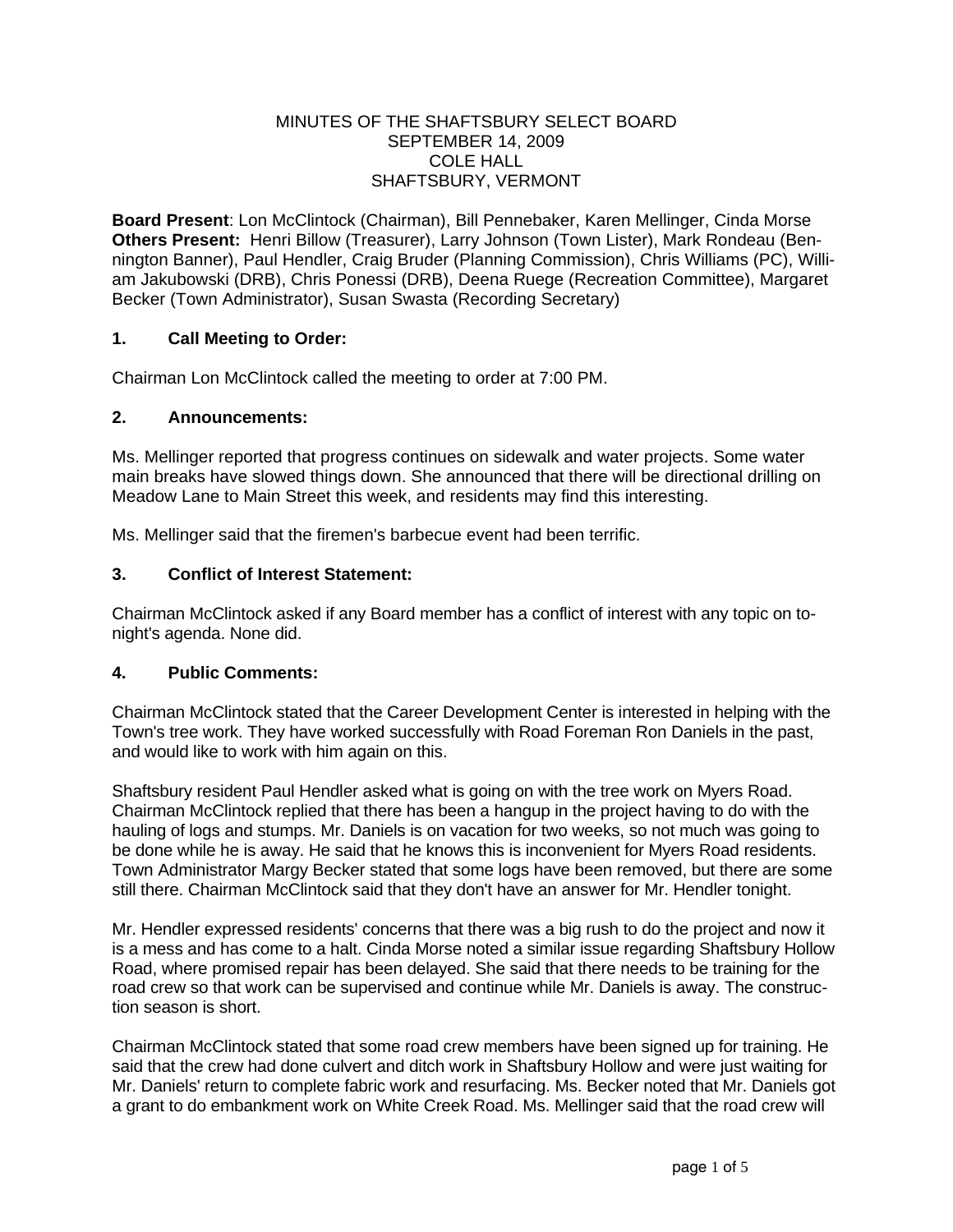also be working on Ledgely for the water project.

## **5. Select Board Vacancy**

Chairman McClintock stated that the current vacant seat expires at the next Town Meeting. The Board has the authority to appoint a replacement, to leave the seat vacant until the next election, or to hold a special election. He asked what Board members want to do.

Ms. Morse noted that they had received criticism for appointing a member to fill the last vacancy, so her inclination would be to leave the seat vacant or hold a special election. Ms. Mellinger noted that the appointment had been for almost a full term last time, and this is just until March. Chairman McClintock said he thought the criticism had been more about who was selected.

Larry Johnson encouraged the Board to hold an election, and said that there are people interested in serving. There was discussion of the election process and of Board members' preferences on how to proceed.

## **Ms. Morse made motion to look at holding a special election to fill the Select Board vacancy. Ms. Mellinger seconded.**

Chairman McClintock asked if it should be scheduled for October 20, forty days from now, since a special election must be held not less than thirty days and not more than forty days after warning.

**Ms. Morse amended her motion to state that a special election to fill the Select Board vacancy be set for October 20, 2009. Ms. Mellinger seconded. Motion carried 4-0-0.** 

## **6. Liaison Assignments:**

Chairman McClintock listed the liaison slots that need to be filled. Ms. Mellinger agreed to take on the health officer and emergency management liaison assignments. Mr. Pennebaker will take on Development Review Board (DRB) and Veterans Committee. Ms. Morse will take on Animal Control and Tree Warden. Chairman McClintock will take on law enforcement and Fire Warden.

## **7. DRB Vacancy:**

Chairman McClintock said that he had received an email from DRB chairwoman Phylis Porio recommending that current DRB alternate Chris Ponessi be appointed. Mr. Ponessi introduced himself and stated that he is a civil engineer for Spieth in Manchester, and that he does not do a lot of work in Shaftsbury. He would probably recuse himself with cases involving Peckham, who he does some work for.

### **Ms. Morse made motion to appoint DRB alternate Chris Ponessi to fill the vacant three-year DRB term, expiring in 2012. Ms. Mellinger seconded. Motion carried 4-0-0.**

## **8. Bid Opening -- Cole Hall Repairs:**

Chairman McClintock noted that they had had to rebid because of a lack of specificity in the first bid. The tasks included in the bid are roof repair, cornice and steeple repair, and painting the steeple. Ms. Becker opened bids from Paul Getty Construction of Salem, NY for \$30,100; and from AJ Frey Construction Management of Bennington for \$50,160. Ms. Becker stated that the historic preservation grant is for \$7,000. Ms. Mellinger said that there is currently \$26,362 in the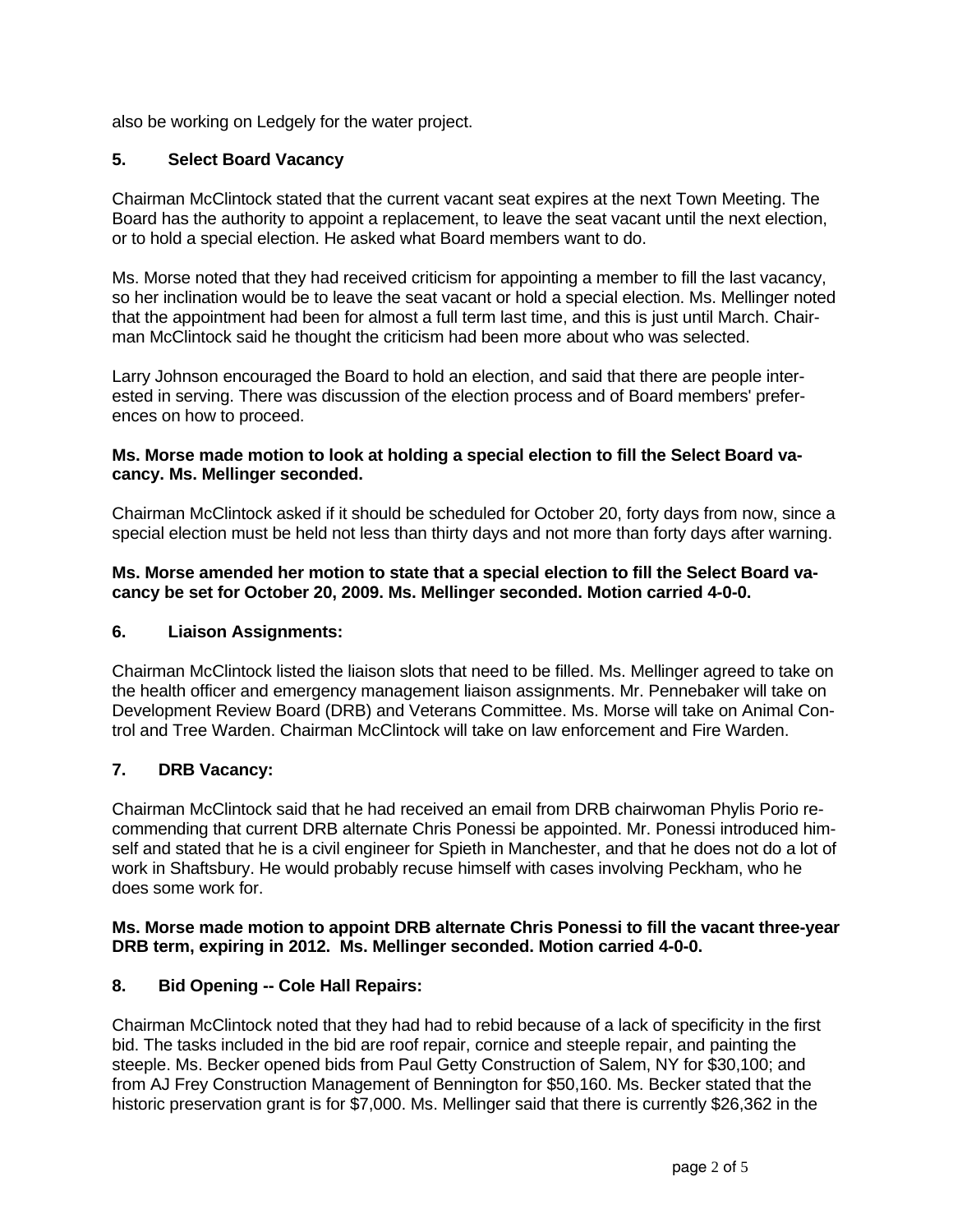Cole Hall reserve fund, with another \$10,000 to be added. It was agreed to ask the Facilities Committee for guidance in using the Cole Hall funds and evaluating the bids.

# **9. Committee Administration:**

Chairman McClintock stated that the issue concerns responsibility for posting committee meeting warnings and doing meeting minutes. He said the Town Administrator should not have this added responsibility, so there needs to be a simple, consistent system for committees to follow. Ms. Becker noted that the Town has many working committees, and it's not clear if they are ad hoc, or if they do official Town business and therefore must comply with open meeting laws. There was discussion of how committees currently operate. Ms. Becker said she needs to do research to find out what each committee does, and can then decide if they need to comply with the law. Bill Jakubowski suggested that committees report to the Select Board once a month.

# **10. Curbcut Ordinance:**

Ms. Becker reported that she could find no evidence that the Town ever had a highway access ordinance. Chairman McClintock said that when they adopt the current ordinance they should put language at the beginning stating that it rescinds any previous ordinances.

Planning Commission Chairman Craig Bruder said that the Commission had reviewed the ordinance and agreed that it is fine with the exception of the liability section. He emailed revision suggestions on that today. DRB member Bill Jakubowski said they also need language on final inspection.

Chairman McClintock said that he and Mr. Jakubowski have gone back and forth on the issue of ongoing maintenance of driveway culverts. Road Foreman Daniels feels that the Town should maintain them, as it has always done. The second issue is the culvert itself. The Town has always paid for a culvert that collapses or rots. Chairman McClintock noted that plastic culverts are now used. He asked if there should be policy on who is responsible for paying for a replacement culvert and for the labor involved. Should the landowner pay for the culvert, and the Town install it?

Mr. Pennebaker stated that currently the landowner is responsible both for the expense of an initial culvert and its installation. Ms. Becker noted a third situation when a culvert is needed in a place where there is none at present. Chairman McClintock pointed out that the Town has a small culvert budget, and asked if it will be exceeded if driveway culverts are added. He said that in some respects their condition is due to property owners.

Mr. Bruder said that he had added wording on landowners' responsibility in section IV d. There was discussion of this issue. Mr. Bruder went over his other suggested changes. Mr. Jakubowski disagreed with the requirement for proof of worker's compensation for the landowners' contractor. He said that state statute already requires worker's compensation. After discussion of this point, Chairman McClintock stated that they should put together a revised draft for discussion at the next meeting. Tonight's discussion will constitute a work session, not one of the three required readings of the ordinance.

# **11. Street Dance -- Final Report:**

Ms. Morse said she had received an email from Committee member Phylis Porio on attendance, funds taken in, and committee members. Chairman McClintock asked where funds are held. Treasurer Henri Billow replied that the Town holds the funds.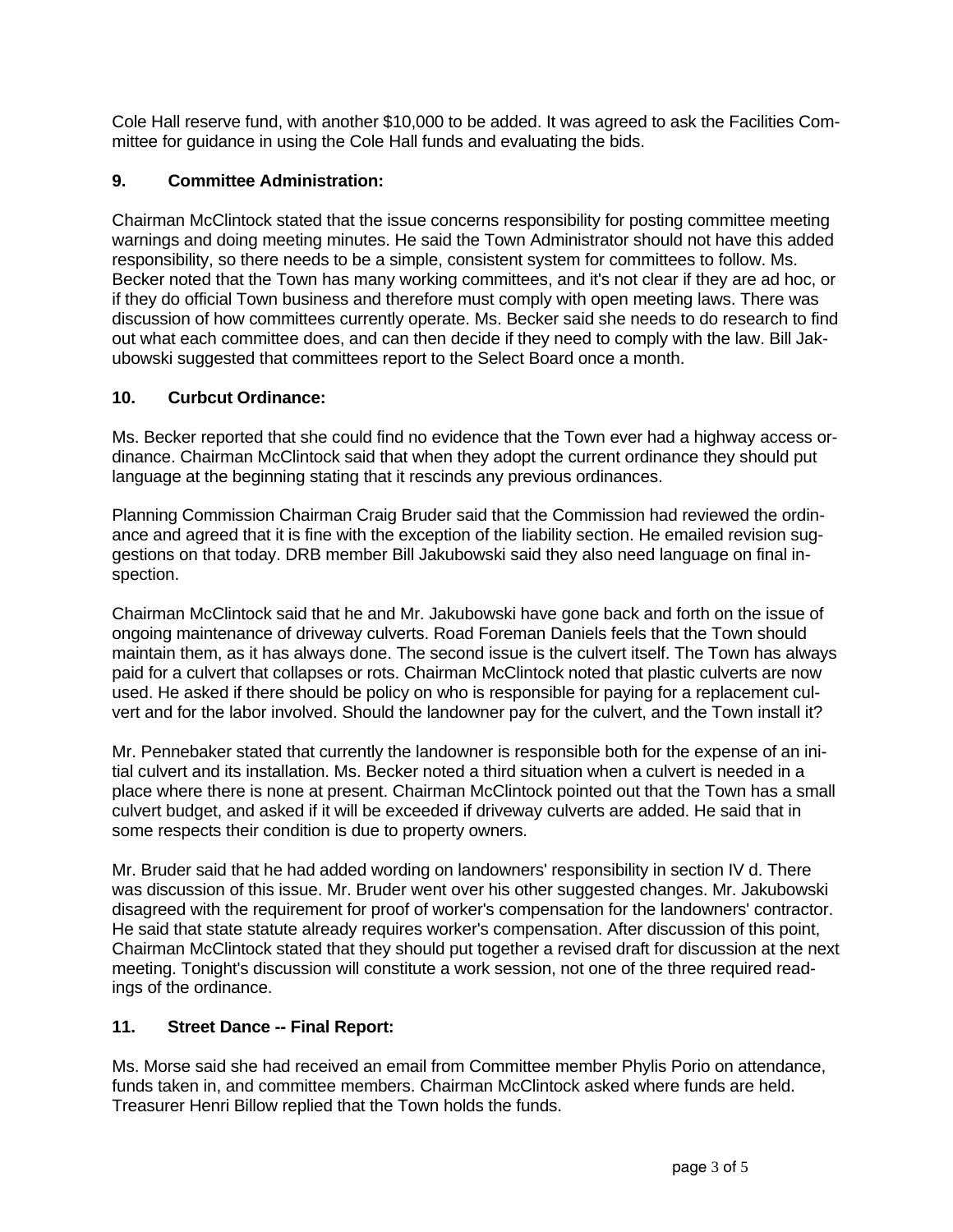Ms. Mellinger said that it was her understanding that the funds were to be spent on Cleveland Avenue Park. She would like a discussion with the Street Dance Committee on how the funds are to be spent and who determines how they are spent. Ms. Morse suggested bringing everyone to the table for discussion. Deena Ruege suggested that the Street Dance Committee get together with the Recreation Committee. Bill Jakubowski stated that the Lions Club had been told that the funds would be used for Cleveland Park equipment. Chairman McClintock stated that there should be an accounting since the Town is responsible.

## **12. Cemetery Committee:**

Ms. Morse reported that there will be a Cemetery Committee meeting this Thursday to sort things out. Chairman McClintock suggested contacting Florence Beebe and Jim Meskin. Ms. Mellinger suggested announcing the meeting in the paper,

### **13. Construction Updates:**

This was handled during Announcements.

### **14. Minutes:**

#### August 17, 2009 minutes

Approval of the August 17 minutes was postponed because there was one page missing in the minutes sent to Board members.

### August 31, 2009 minutes

### **Ms. Mellinger made motion to approve August 31 minutes. Mr. Pennebaker seconded.**

One correction was requested: *on page 2, item five (Economic Development Committee (EDC) -- Gravel Study), in the motion,* "Ms. Pennebaker" *is changed to* "Mr. Pennebaker."

### **Motion carried 3-0-1. (Ms. Morse abstained because she had not been present.)**

#### August 19, 2009 Special Meeting minutes

### **Ms. Morse made motion to approve August 19 minutes. Ms. Mellinger seconded. Motion carried 4-0-0.**

#### **15. Warrants:**

Chairman McClintock stated that he has already signed payroll warrants.

The following warrants were presented for approval:

Retirement Warrant #7R: \$233.12

### **Ms. Morse made motion to pay Retirement Warrant #7R. Ms. Mellinger seconded. Motion carried 4-0-0.**